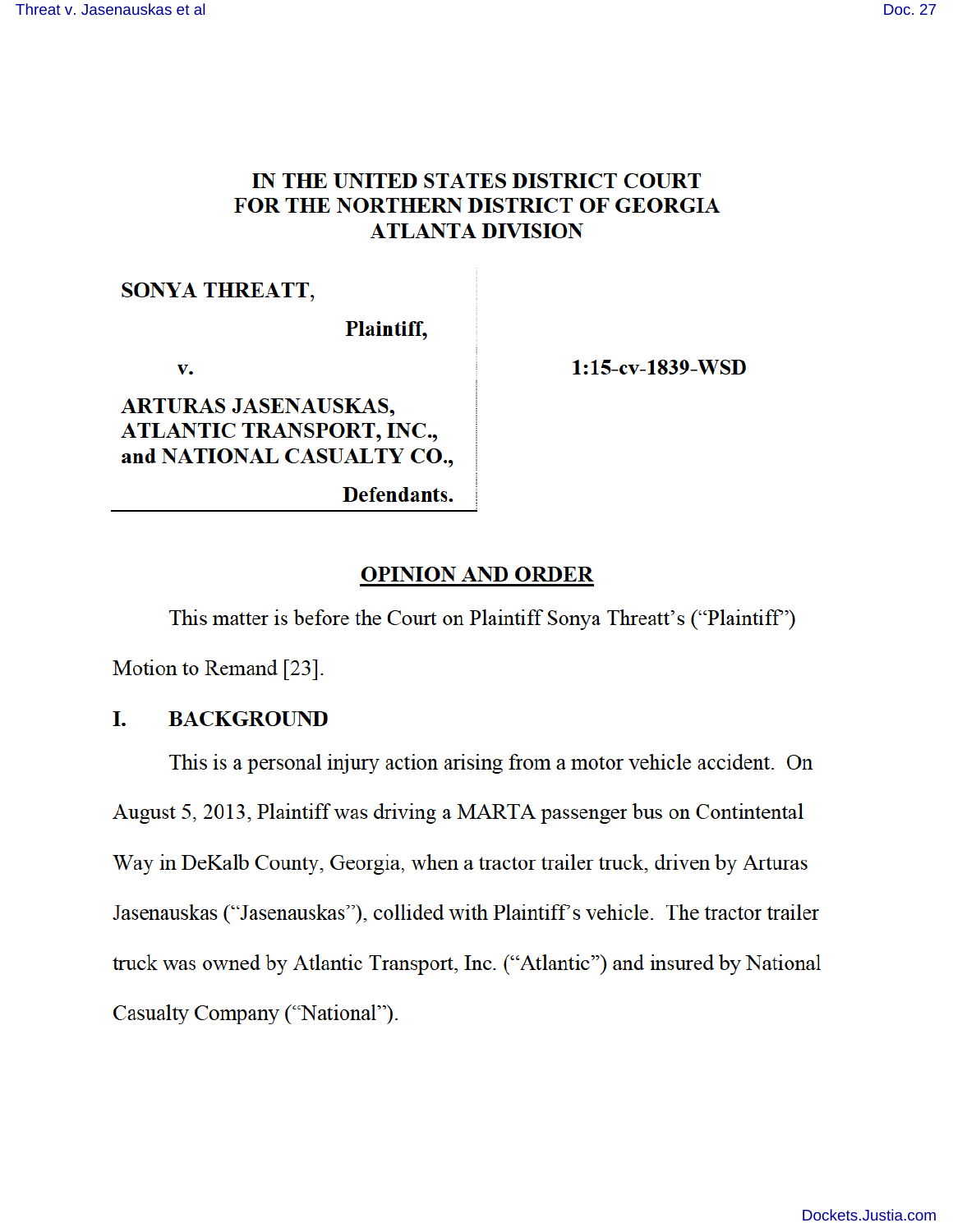On March 31, 2015, Plaintiff filed her Complaint in the State Court of DeKalb County, Georgia. Plaintiff seeks to recover \$23,800 in past medical expenses, and future medical expenses in excess of \$498,900. (Compl. at 4). Plaintiff also seeks unspecified amounts for lost wages and loss of earning capacity, and pain, suffering and mental anguish. (Id.).

On May 21, 2015, Atlantic and National (together, "Removing Defendants")<sup>1</sup> removed the DeKalb County Action to this Court based on diversity jurisdiction. (Notice of Removal [1]). Removing Defendants assert that Atlantic is incorporated, and has its principal place of business, in Illinois, and thus is a citizen of Illinois. (Id. ¶ 7). They assert also that National is incorporated in Wisconsin, and has its principal place of business in Arizona, and thus is a citizen of Wisconsin and Arizona. (Id. ¶ 8). Removing Defendants contend that complete diversity exists among the parties because Plaintiff is a citizen of Georgia, Jasenauskas and Atlantic are citizens of Illinois, and National is a citizen of Wisconsin and Arizona. (Id.  $\P$ ] 4-8). Removing Defendants argue further that the amount in controversy exceeds \$75,000 because in her Complaint, Plaintiff seeks to recover past and future medical expenses totaling over \$522,700. (Id. ¶ 9).

 $\overline{a}$ 

<sup>1</sup> Jasenauskas did not join in removal and has not otherwise participated in this action. It is not clear whether Jasenauskas has been served with the Summons and Complaint.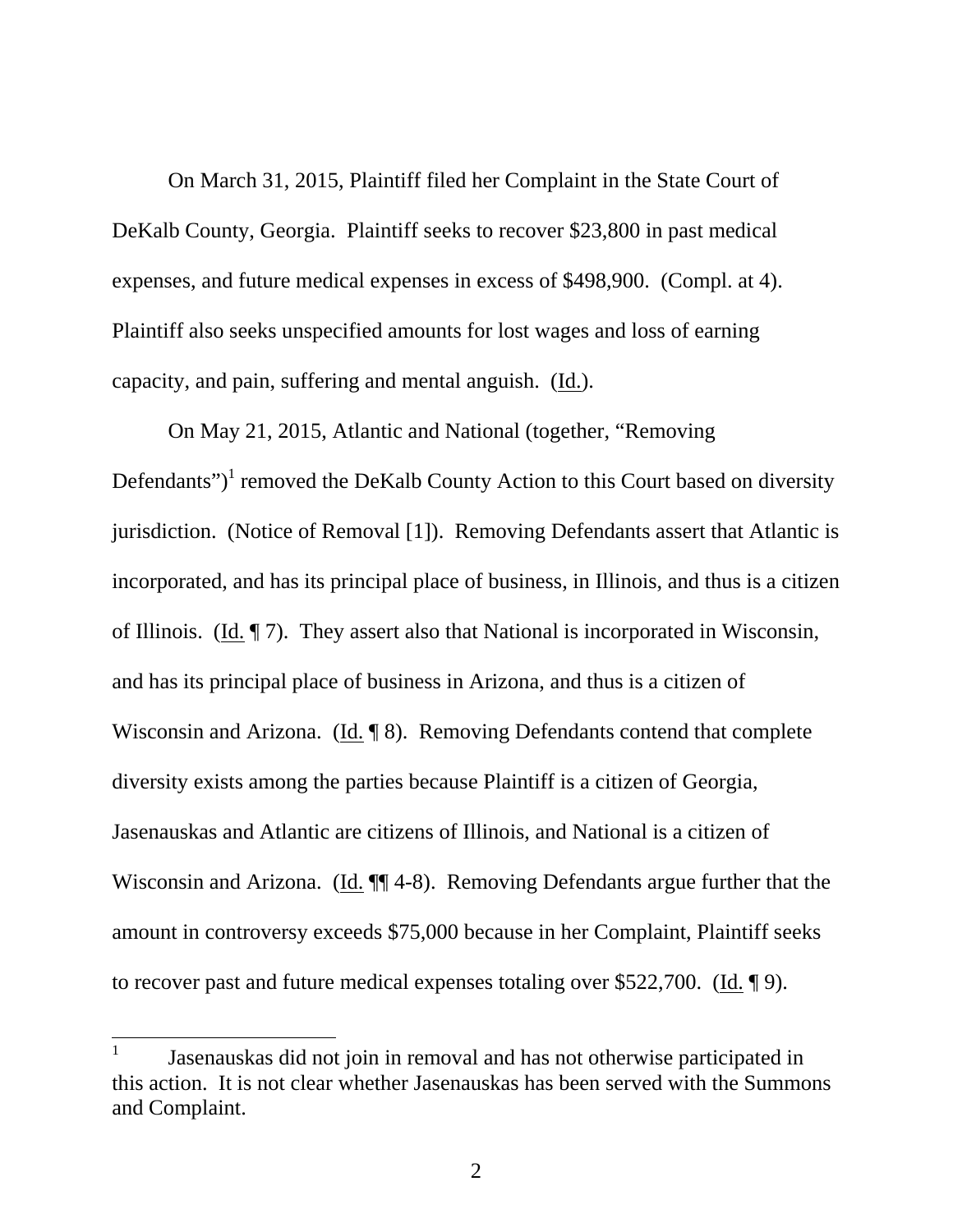On December 3, 2015, Plaintiff filed her Motion to Remand. Removing Defendants did not respond to Plaintiff's Motion. Although it is deemed unopposed, see LR 7.1(B), NDGa., the Court still must determine whether remand is appropriate in this case.

### **II. DISCUSSION**

28 U.S.C. § 1441(a) provides that "any civil action brought in a State court of which the district courts of the United States have original jurisdiction, may be removed by the defendant." The Court's jurisdiction in this case is premised on diversity of citizenship, which authorizes federal jurisdiction over suits between citizens of different states where the amount in controversy exceeds \$75,000. 28 U.S.C. § 1332(a). It is undisputed that Plaintiff and Defendants are citizens of different states, but Plaintiff contends that the jurisdictional amount in controversy is not satisfied.

In her Motion to Remand, Plaintiff asserts that, because she "has decided that she will not undergo those [future] medical procedures" "which accounted for the amount of projected future medical expenses" alleged in the Complaint, Plaintiff now "agrees that she will not be entitled to Judgment greater than \$74,750." (Br. in Supp. [23.1] at 2-3). Because "Plaintiff and her counsel hereby irrevocably agree in this litigation . . . that [P]laintiff's claim and recovery is

3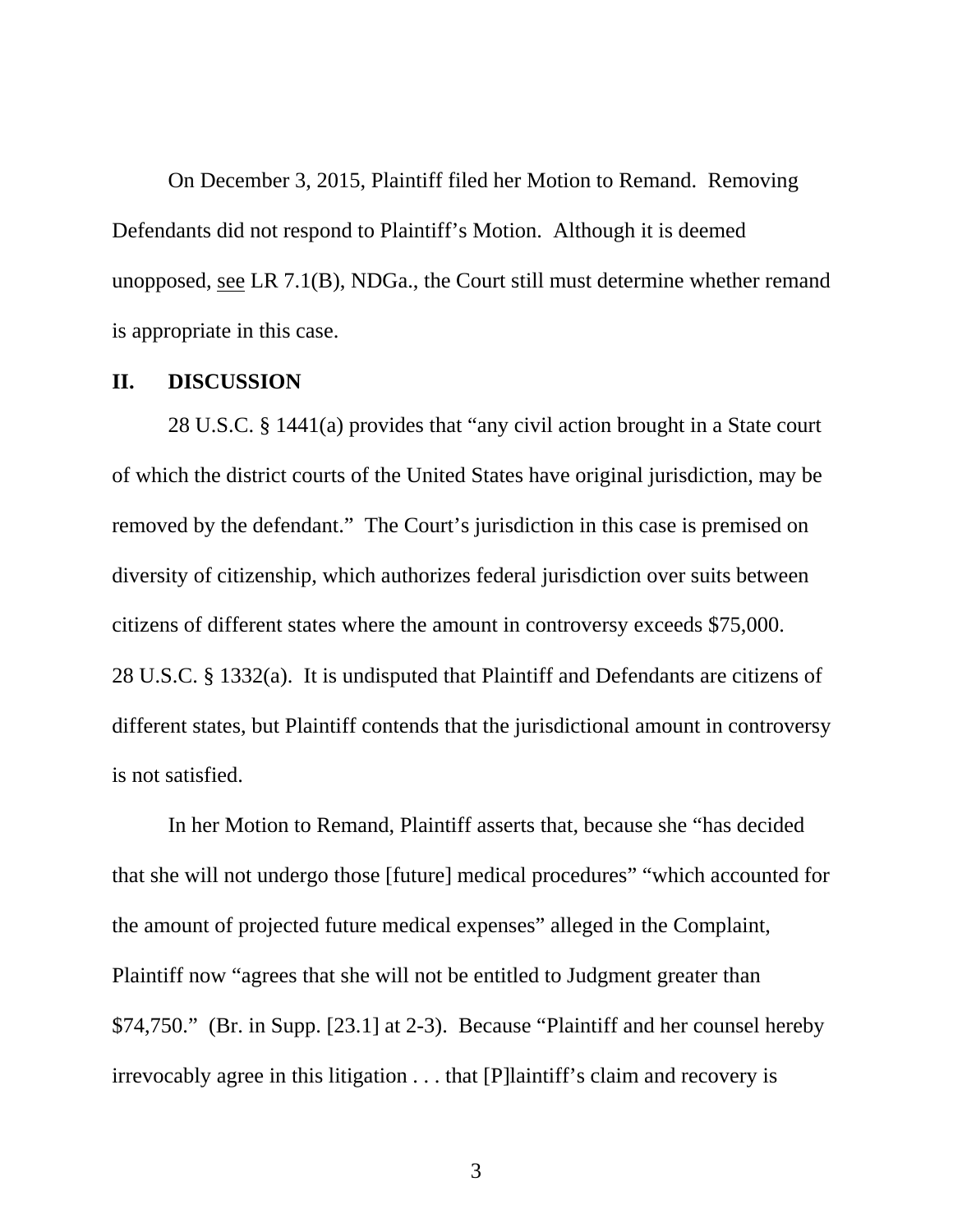limited to an amount no greater than \$74,750," Plaintiff asserts, the jurisdictional amount in controversy is no longer satisfied and this action should be remanded to the State Court of DeKalb County. The Court disagrees.

In an action removed from state court, the amount in controversy is measured on the date of removal. The Burt Co. v. Clarendon Nat'l Ins. Co., 385 F. App'x 892, 894 (11th Cir. 2010). Thus, "events occurring after removal, such as the post-removal amendment of a complaint . . . which may reduce the damages recoverable below the amount in controversy requirement, do not divest the district court of jurisdiction." Id. (citing Poore v. Am.-Amicable Life Ins. Co. of Tex., 218 F.3d 1287, 1290-91 (11th Cir. 2000) overruled in part on other grounds by Alvarez v. Uniroyal Tire Co., 508 F.3d 639, 640-41 (11th Cir. 2007)). Plaintiff's post-removal offer to limit the amount of damages she may recover is not a basis for remand.

It is clear from the face of Plaintiff's Complaint that, at the time of removal, Plaintiff sought to recover over \$522,700, well beyond the jurisdictional threshold amount. Because Plaintiff and Defendants are citizens of different states and, at the time of removal, the amount in controversy exceeded \$75,000, the Court has subject matter jurisdiction over this action. See 28 U.S.C. § 1332(a). Plaintiff's Motion to Remand is required to be denied.